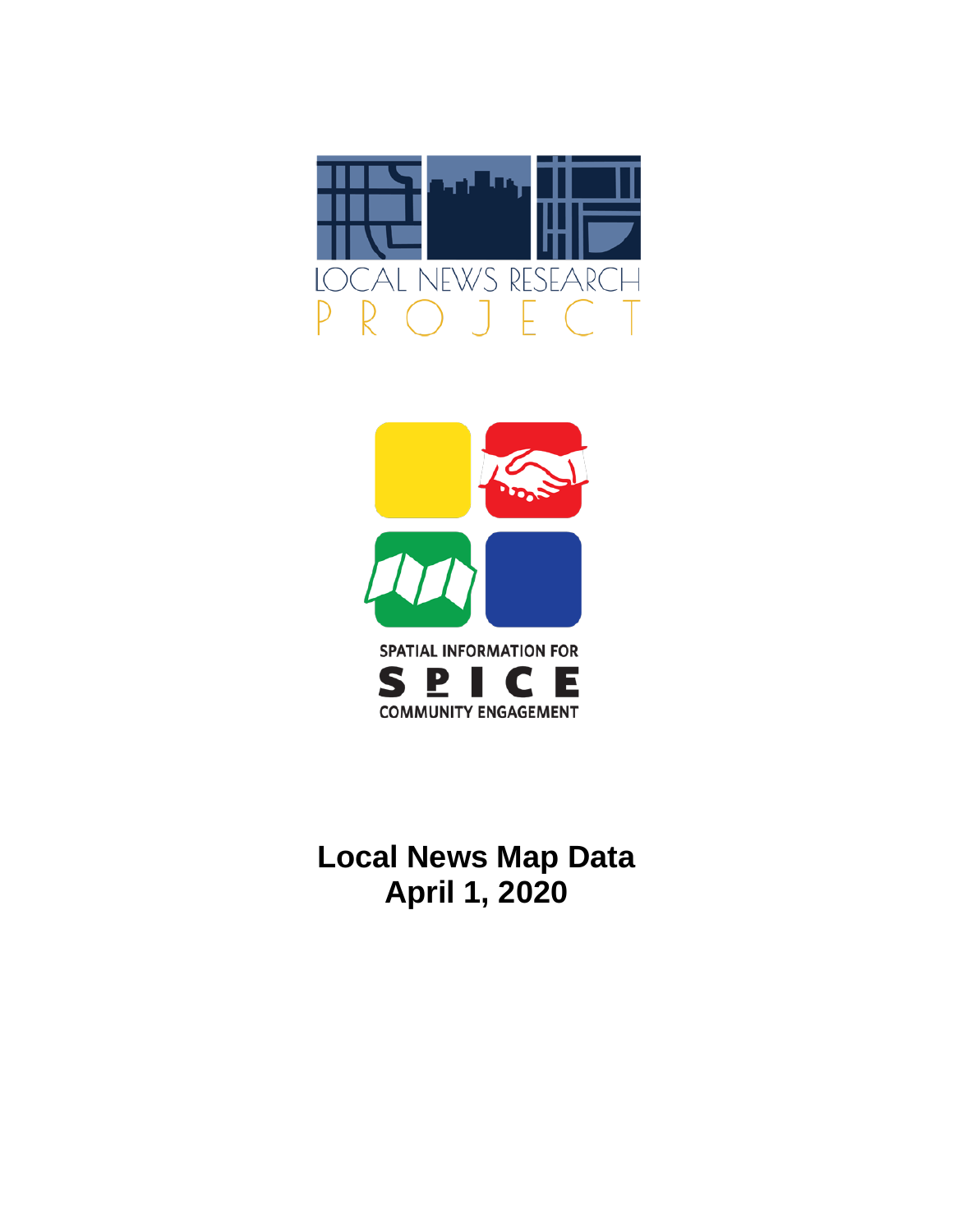### ABOUT THIS PROJECT

The Local News Map is a crowd-sourced resource that tracks what is happening to local newspapers, broadcast outlets and online news sites in communities across Canada. It displays data going back to 2008, which marked the beginning of a deep recession and a turning point for many previously profitable local news organizations. This report, which is produced every two months and archived [here,](http://localnewsresearchproject.ca/category/local-news-map-data) summarizes the latest data available on the map.

For the purposes of this project, a local news outlet is defined as a news organization that maintains independence from those it covers, demonstrates a commitment to accuracy/transparency, and is devoted primarily to reporting and publishing timely, originallyproduced news about local people, places, issues and events in a defined geographic area.

This project is the result of a collaboration between Professor [April Lindgren,](http://rsj.journalism.ryerson.ca/team/april-lindgren/) lead investigator for the [Local News Research Project](http://localnewsresearchproject.ca/) at Ryerson University's School of Journalism and Associate Professor [Jon Corbett,](http://joncorbett.com/JonCorbett/Home.html) who leads the University of British Columbia's [SpICE](http://spice.geolive.ca/) [Lab](http://spice.geolive.ca/) (Spatial Information for Community Mapping). It was created with financial support from [Canadian Geospatial and Open Data Research Partnership;](http://geothink.ca/) Canadian Media Guild/CWA Canada; Canadian Journalists for Free Expression; a Mitacs Accelerate grant; Unifor; and Ryerson University.

Credits/citations: The Local News Map is a joint project of the Local News Research Project at Ryerson University's School of Journalism and the University of British Columbia's SpICE Lab (Spatial Information for Community Mapping).

Lindgren, April and Corbett, Jon. *Local News Map Data.*  <http://localnewsresearchproject.ca/category/local-news-map-data>

Visit the map:<https://localnewsmap.geolive.ca/>

Contact us: [localnewspoverty@gmail.com](mailto:localnewspoverty@gmail.com)

### **Contents**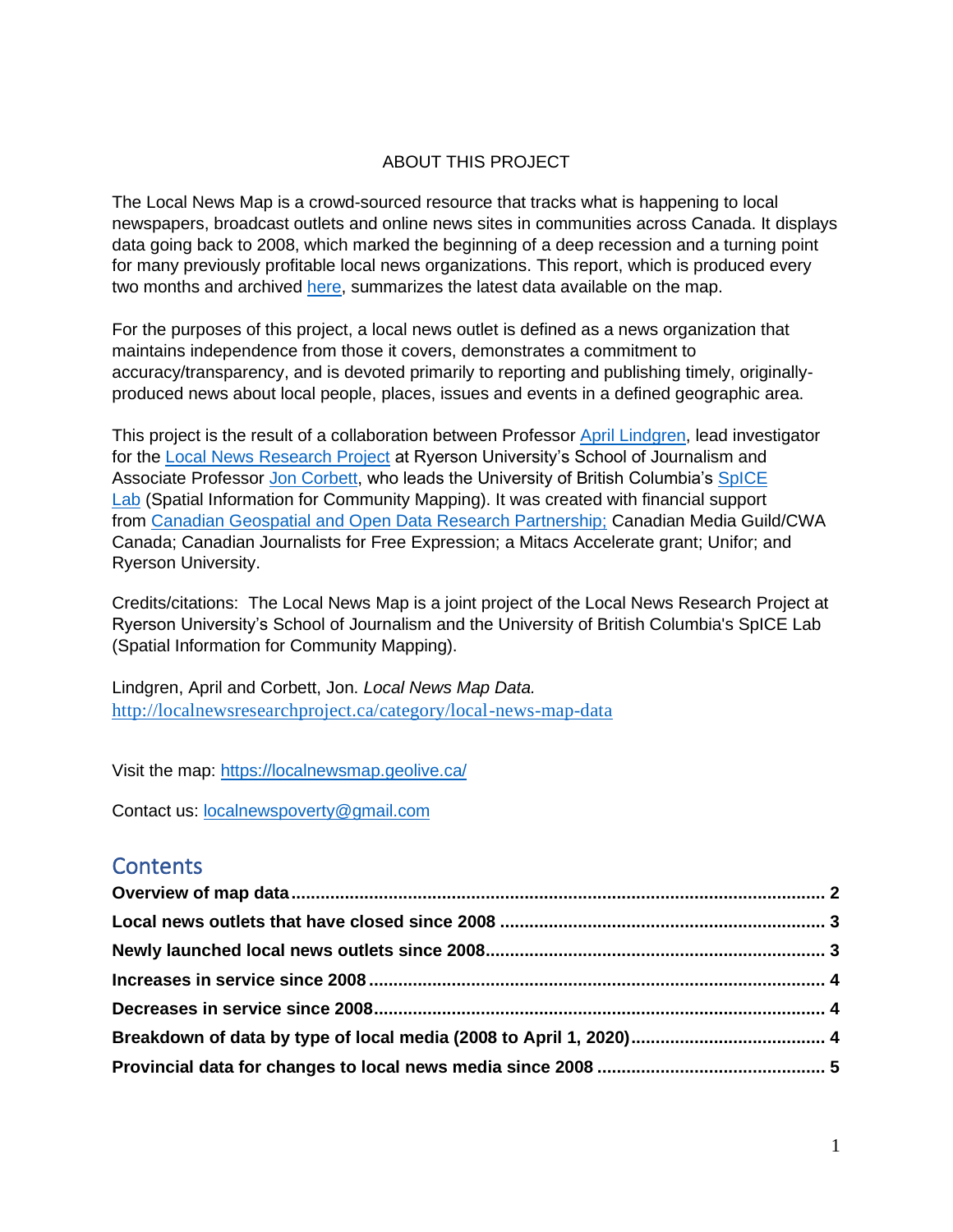## <span id="page-2-0"></span>Overview of map data

The map displayed a total of 560 markers representing changes to local news outlets of all types between 2008 and April 1, 2020.

| Breakdown of all markers by   |     |  |
|-------------------------------|-----|--|
| type of change that occurred: |     |  |
| closed                        | 253 |  |
| closed due to                 | 54  |  |
| merger                        |     |  |
| daily (free) becomes          | 1   |  |
| a community paper             |     |  |
| daily becomes a               | 11  |  |
| community paper               |     |  |
| decrease in service           | 76  |  |
| increase in service           | 24  |  |
| new                           | 103 |  |
| new outlet produced           | 18  |  |
| by merger                     |     |  |
| shifted to online             |     |  |



| Breakdown of all markers |     |  |
|--------------------------|-----|--|
| by type of media:        |     |  |
| community paper          | 300 |  |
| daily paper - free       | 32  |  |
| daily paper - paid       | 49  |  |
| online                   | 84  |  |
| radio - private          | 23  |  |
| radio - public           | 11  |  |
| TV - private             | 33  |  |
| TV - public              | 28  |  |

Breakdown of all markers by ownership:

| uwuunuumu.              |     |
|-------------------------|-----|
| Independent owners      | 119 |
| Postmedia               | 56  |
| <b>Black Press</b>      | 37  |
| Transcontinental        | 36  |
| Metroland               | 34  |
| Sun Media               | 29  |
| <b>CBC/Radio-Canada</b> | 28  |
| Glacier Media           | 21  |
| <b>Torstar</b>          | 21  |
| <b>Saltwire Network</b> | 16  |
| Quebecor                | 15  |
| Bell Media              | 13  |
| Rogers Media            | 13  |
| Other                   | 122 |

Note: only owners with more than 10 markers are listed in the table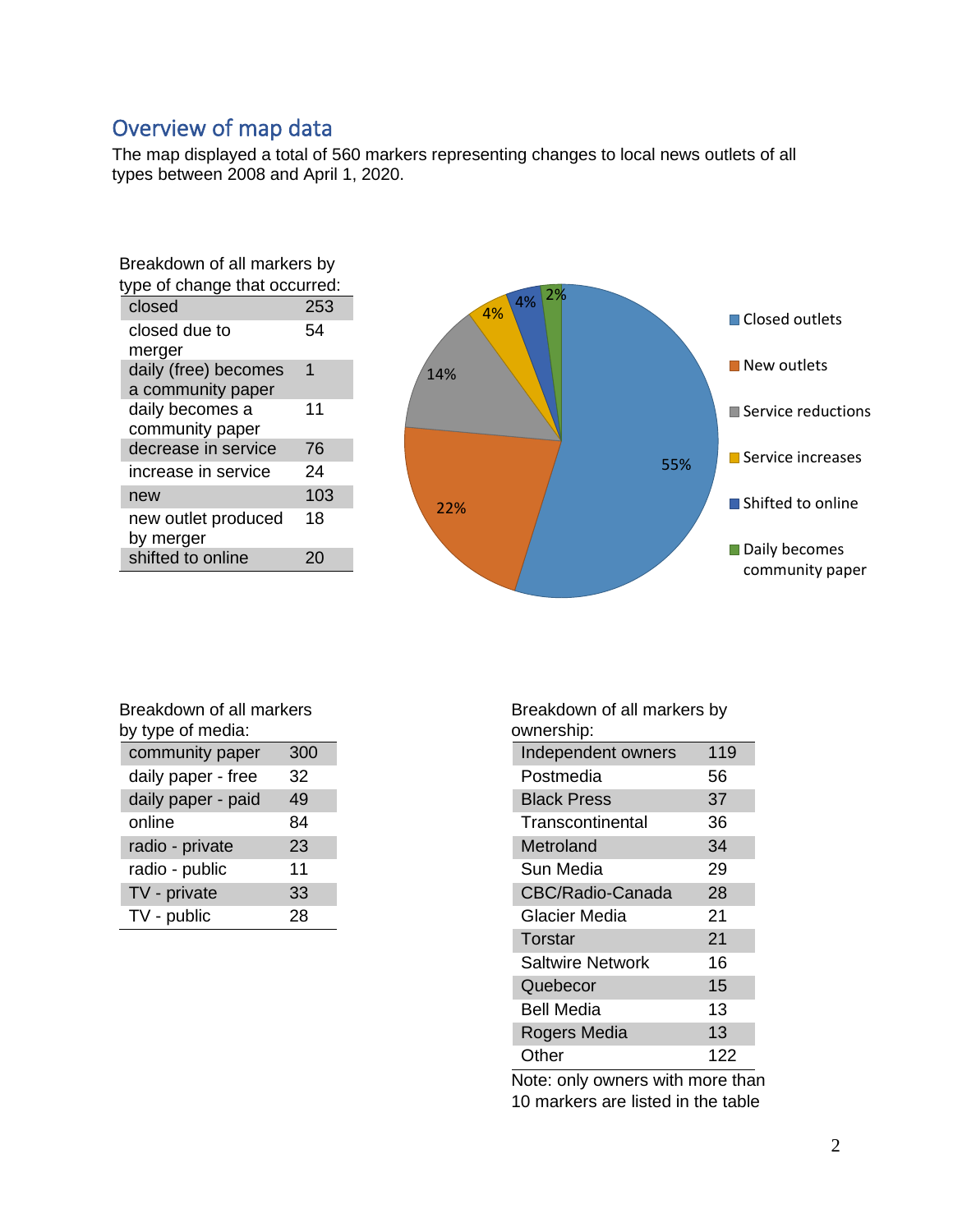## <span id="page-3-0"></span>Local news outlets that have closed since 2008

Total number of closings: 307 (253 direct closings + 54 closings due to mergers) Number of communities where a local news outlet has closed: 214

| Breakdown of closings by<br>type of media: |     |  |  |
|--------------------------------------------|-----|--|--|
| community paper                            | 215 |  |  |
| daily paper - free                         | 28  |  |  |
| daily paper - paid                         | 13  |  |  |
| online                                     | 19  |  |  |
| radio - private                            | 15  |  |  |
| radio - public                             | 6   |  |  |
| $TV$ – private                             | 11  |  |  |
| $TV$ – public                              | 0   |  |  |

| Breakdown of closings by ownership: |    |  |
|-------------------------------------|----|--|
| Independent                         | 44 |  |
| Postmedia                           | 35 |  |
| Transcontinental                    | 32 |  |
| Black Press                         | 28 |  |
| Sun Media                           | 25 |  |
| Metroland                           | 20 |  |
| Torstar                             | 20 |  |
| <b>Glacier Media</b>                | 16 |  |
| Other                               | 87 |  |

Note: only owners with more than 10 markers are named in the table

## <span id="page-3-1"></span>Newly launched local news outlets since 2008

Total number of markers representing new outlets: 121 (103 new outlets + 18 new outlets produced by mergers)

Number of communities where a new local news outlet has been launched: 87

| Breakdown of new outlets<br>by media type: |    |  |  |
|--------------------------------------------|----|--|--|
| community paper                            | 44 |  |  |
| daily paper - free                         | 1  |  |  |
| online                                     | 58 |  |  |
| radio - private                            | 7  |  |  |
| radio - public                             | 3  |  |  |
| $TV$ – private                             | 3  |  |  |
| $TV$ – public                              | 5  |  |  |

| Breakdown of new outlets by<br>ownership:    |  |
|----------------------------------------------|--|
| Independent<br>59                            |  |
| Village Media<br>8                           |  |
| $\overline{7}$<br>Metroland                  |  |
| Rogers Media<br>6                            |  |
| <b>Black Press</b><br>4                      |  |
| TVO<br>4                                     |  |
| 4<br><b>Your Community</b>                   |  |
| Voice                                        |  |
| CBC/Radio-Canada<br>4                        |  |
| 3<br><b>Glacier Media</b>                    |  |
| 3<br><b>Saltwire Network</b>                 |  |
| $\overline{2}$<br>The Jim Pattison           |  |
| <b>Broadcast Group</b>                       |  |
| Transcontinental<br>2                        |  |
| $\overline{2}$<br><b>First Peoples Radio</b> |  |
| Other<br>13                                  |  |

Note: only owners with more than 1 marker are named in the table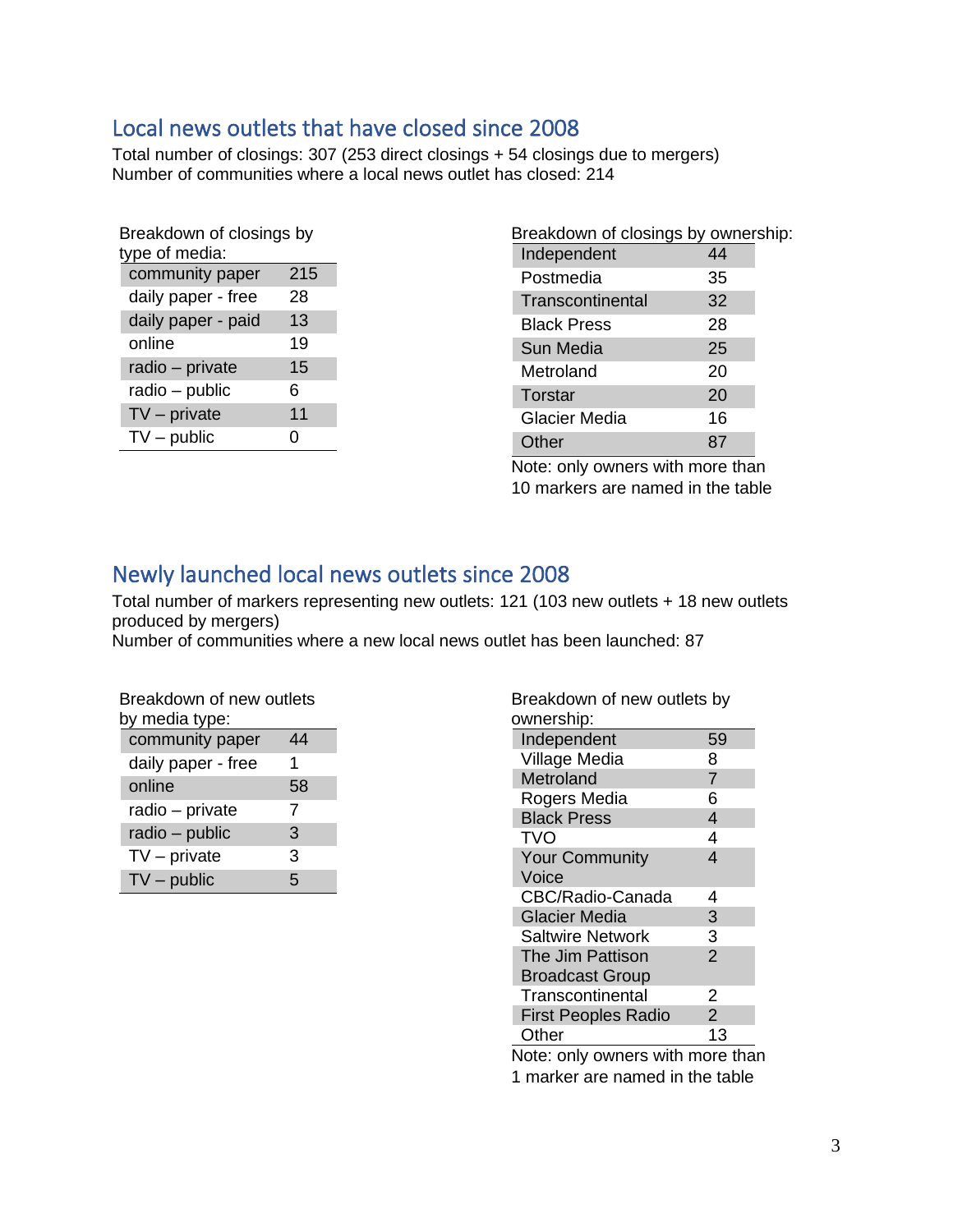## <span id="page-4-0"></span>Increases in service since 2008

Total number of service increases: 24 Number of affected communities: 21

| Breakdown of service increases by |  |
|-----------------------------------|--|
| type of media:                    |  |

| community paper    | 4             |  |
|--------------------|---------------|--|
| daily paper - free | O             |  |
| daily paper - paid | $\mathcal{P}$ |  |
| online             | 7             |  |
| radio - private    | 0             |  |
| radio - public     | 1             |  |
| TV - private       | 9             |  |
| TV - public        | 1             |  |

Note: Examples of service increases include longer local news casts, the launch of a new local news program, increased frequency of publication for newspapers

## <span id="page-4-1"></span>Decreases in service since 2008

Total number of service reductions: 76 Number of affected communities: 49

| Breakdown of service reductions |    |  |  |
|---------------------------------|----|--|--|
| by type of media:               |    |  |  |
| community paper                 | 20 |  |  |
| daily paper - free              | 1  |  |  |
| daily paper - paid              | 21 |  |  |
| online                          | 0  |  |  |
| radio - private                 | 1  |  |  |
| radio - public                  | 1  |  |  |
| TV - private                    | 10 |  |  |
| TV - public                     | 22 |  |  |

Note: Examples of service decreases include shorter newscasts or fewer print editions per week for newspapers

# <span id="page-4-2"></span>Breakdown of data by type of local media (2008 to April 1, 2020)

### **NEWSPAPERS**

• Total number of markers representing changes at newspapers: 381

*Closings*

- Total number of newspapers that have closed: 256 (202 direct closings + 54 closings due to mergers)
- Number of communities where newspapers have closed: 196

### *Launches*

- Total number of markers representing newly launched newspapers: 45 (27 new outlets + 18 new outlets produced by mergers)
- Number of communities where new newspapers have launched: 40

*Community newspaper markers on the map (published fewer than five times per week)* 

- Total number of community newspaper markers: 300
- Total number of community newspapers that have closed: 215 (164 direct closings + 51 closings due to mergers)
- Number of communities affected by the closing of a community paper: 175
- Total number of new community newspapers: 44 (26 new outlets + 18 new outlets produced by mergers)
- Number of communities where a new community paper has launched: 39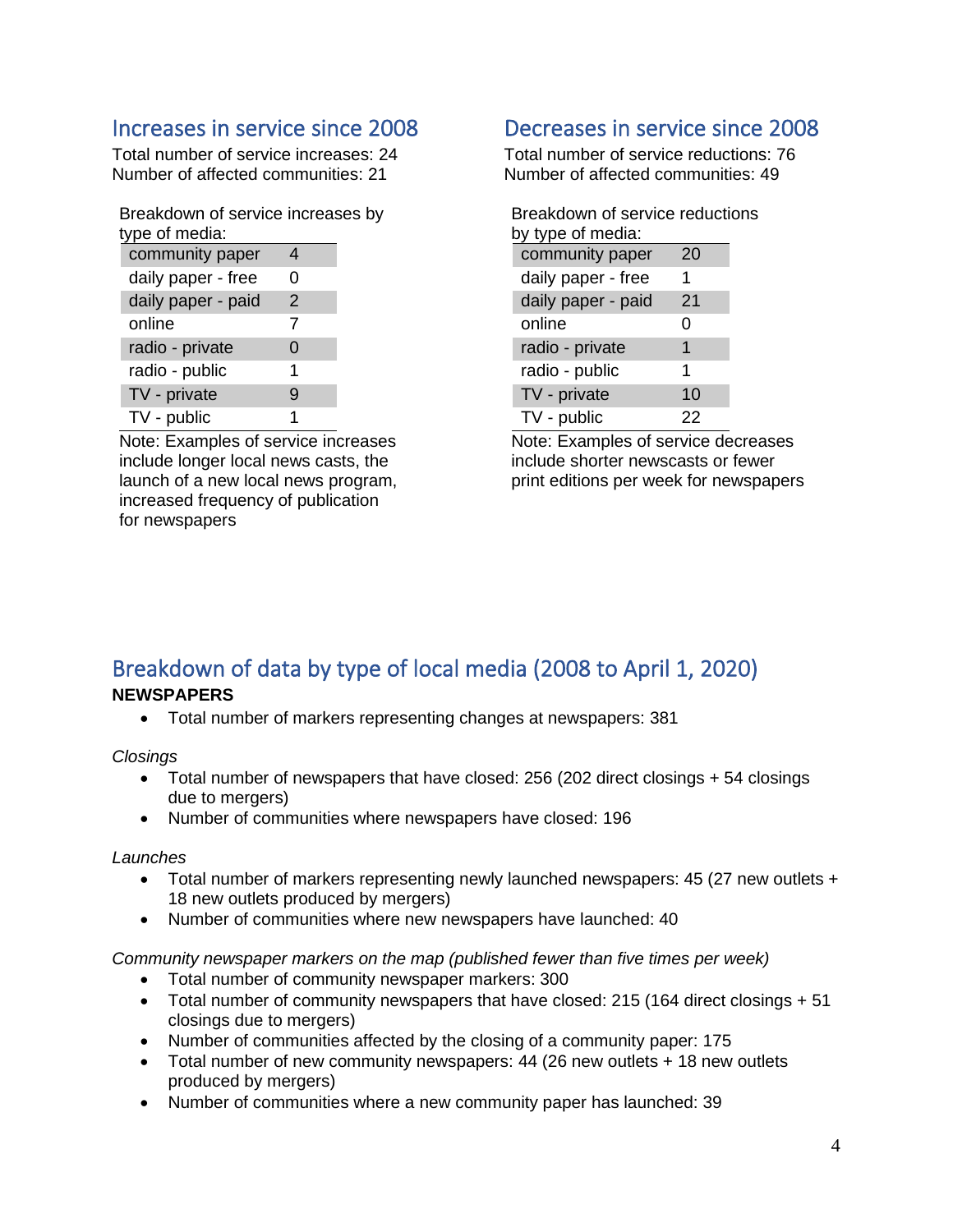### **DIGITAL NEWS SITES**

- Total number of markers representing changes at online news sites: 84
- Total number of newly launched online news sites: 58
- Total number of closed online news sites: 19
- Total number of online news sites service increases: 7

#### **RADIO**

- Total number of markers representing changes at radio stations: 34
- Total number of new radio stations: 10
- Total number of closed radio programs: 21
- Total number of radio station service reductions: 2
- Total number of radio station service increases: 1

### **TELEVISION**

- Total number of markers representing changes to television stations: 61
- Total number of new TV stations: 8
- Total number of closed TV stations: 11
- Total number of TV station service reductions: 32
- Total number of TV station service increases: 10

### <span id="page-5-0"></span>Provincial data for changes to local news media since 2008

| <b>Province</b>              | <b>Number of</b><br>closings/<br>closings<br>due to<br>mergers | <b>Number of</b><br>new/new<br>outlets due<br>to merger | <b>Number of</b><br>service<br>reductions | <b>Number of</b><br>service<br><i>increases</i> | Total # of<br>markers |
|------------------------------|----------------------------------------------------------------|---------------------------------------------------------|-------------------------------------------|-------------------------------------------------|-----------------------|
| Alberta                      | 39                                                             | 13                                                      | 12                                        |                                                 | 65                    |
| <b>British Columbia</b>      | 61                                                             | 25                                                      | 12                                        | $\overline{2}$                                  | 100                   |
| Manitoba                     | 6                                                              | 2                                                       |                                           |                                                 | 13                    |
| <b>New Brunswick</b>         | 5                                                              | $\overline{4}$                                          |                                           | 1                                               | 11                    |
| Newfoundland and<br>Labrador | 12                                                             | $\overline{2}$                                          | 4                                         | 0                                               | 18                    |
| <b>Northwest Territories</b> | $\mathbf{1}$                                                   | 1                                                       |                                           | 1                                               | $\overline{4}$        |
| Nova Scotia                  | 15                                                             | 8                                                       | 5                                         | 3                                               | 31                    |
| Nunavut                      | $\Omega$                                                       | 0                                                       | $\Omega$                                  | $\overline{0}$                                  | $\overline{0}$        |
| Ontario                      | 110                                                            | 56                                                      | 44                                        | 9                                               | 219                   |
| <b>Prince Edward Island</b>  | $\Omega$                                                       | 0                                                       |                                           | $\overline{0}$                                  | 1                     |
| Quebec                       | 46                                                             | 7                                                       | 21                                        | $\overline{2}$                                  | 76                    |
| Saskatchewan                 | 12                                                             | 3                                                       | 2                                         | $\overline{4}$                                  | 21                    |
| Yukon                        | 0                                                              | 0                                                       |                                           | 0                                               |                       |
| Canada (total)               | 307                                                            | 121                                                     | 108                                       | 24                                              | 560                   |

Breakdown of changes to local news outlets by province